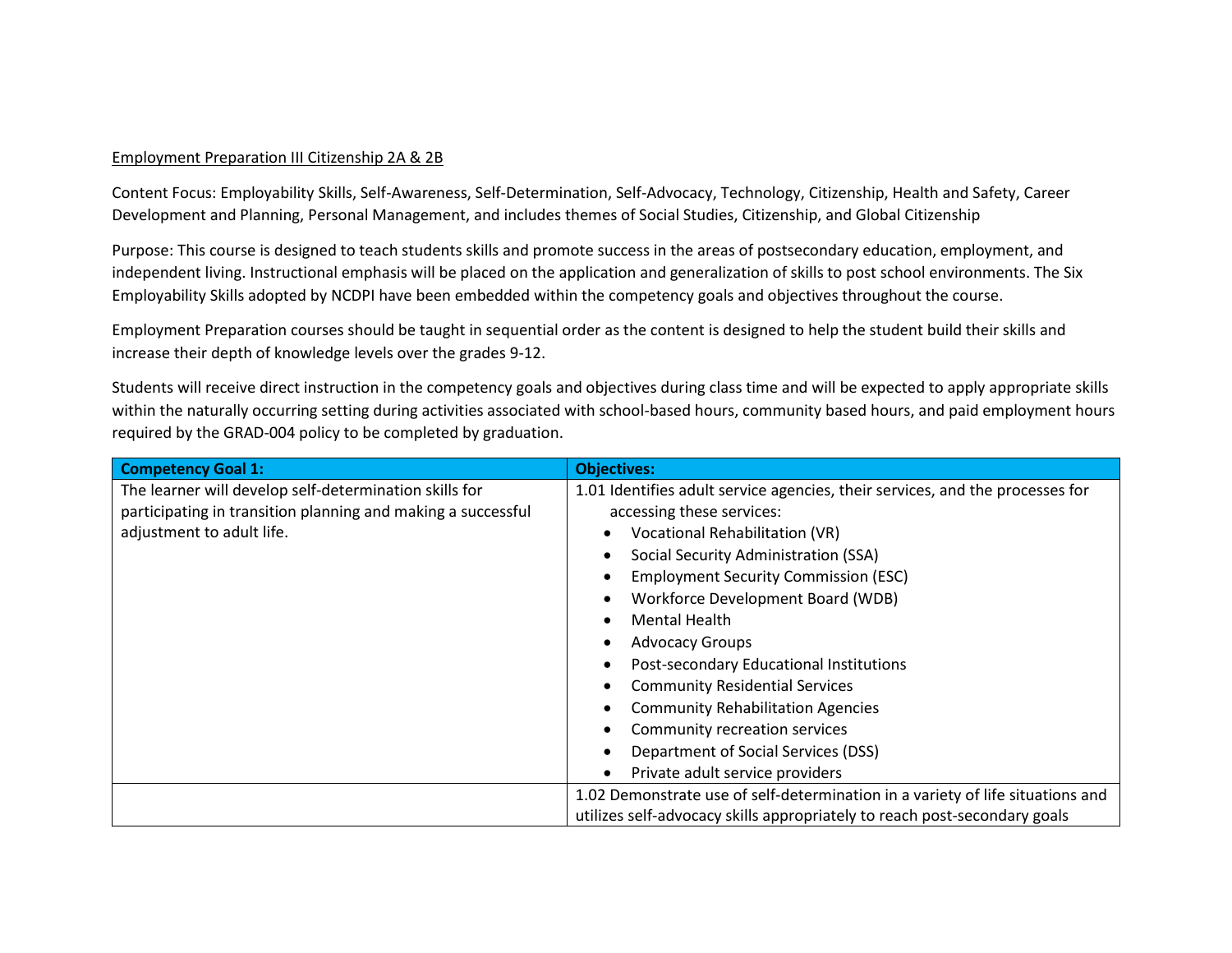| <b>Competency Goal 2:</b>                                                                                                                          | 1.03 Demonstrates active participation in a variety of person driven planning<br>activities:<br>Establishment of agenda<br>$\bullet$<br>Chairmanship of meetings<br>Development of plans<br>Assignment of responsibility<br>Follow-up<br><b>Current Objectives:</b>                                                                                                                                                                                                                                                                                                                |
|----------------------------------------------------------------------------------------------------------------------------------------------------|------------------------------------------------------------------------------------------------------------------------------------------------------------------------------------------------------------------------------------------------------------------------------------------------------------------------------------------------------------------------------------------------------------------------------------------------------------------------------------------------------------------------------------------------------------------------------------|
| The learner will actively participate in career development<br>activities (e.g. awareness, exploration, and planning) to<br>determine career goal. | 2.01 States reason and procedure for making a job change                                                                                                                                                                                                                                                                                                                                                                                                                                                                                                                           |
|                                                                                                                                                    | 2.02 Obtains assistance in assessing personal attributes related to career<br>choices                                                                                                                                                                                                                                                                                                                                                                                                                                                                                              |
|                                                                                                                                                    | 2.03 Develops person driven planning skills and strategies by participation in<br>the following:<br>attends and actively participates in their IEP meeting by introducing<br>themselves and team members, stating the purpose of the meeting,<br>providing an overview of the meeting agenda, and leading a<br>designated portion of the meeting<br>summarizes personal strengths, preferences, interests, and needs as<br>identified through updated transition assessment data<br>identifies instruction and supports needed to obtain their<br>$\bullet$<br>postsecondary goals |
| <b>Competency Goal 3:</b>                                                                                                                          | <b>Objectives:</b>                                                                                                                                                                                                                                                                                                                                                                                                                                                                                                                                                                 |
| The learner will develop the job-seeking skills necessary to<br>secure employment in the chosen career pathway.                                    | 3.01 Conducts job search based on career interests and abilities using any or<br>all of the following:                                                                                                                                                                                                                                                                                                                                                                                                                                                                             |
|                                                                                                                                                    | Job listings<br><b>Employment Security Commission</b><br><b>Employment agencies</b><br>Friends and relatives<br><b>Vocational Rehabilitation Counselor</b><br><b>Career Guidance Counselor</b><br>Internet                                                                                                                                                                                                                                                                                                                                                                         |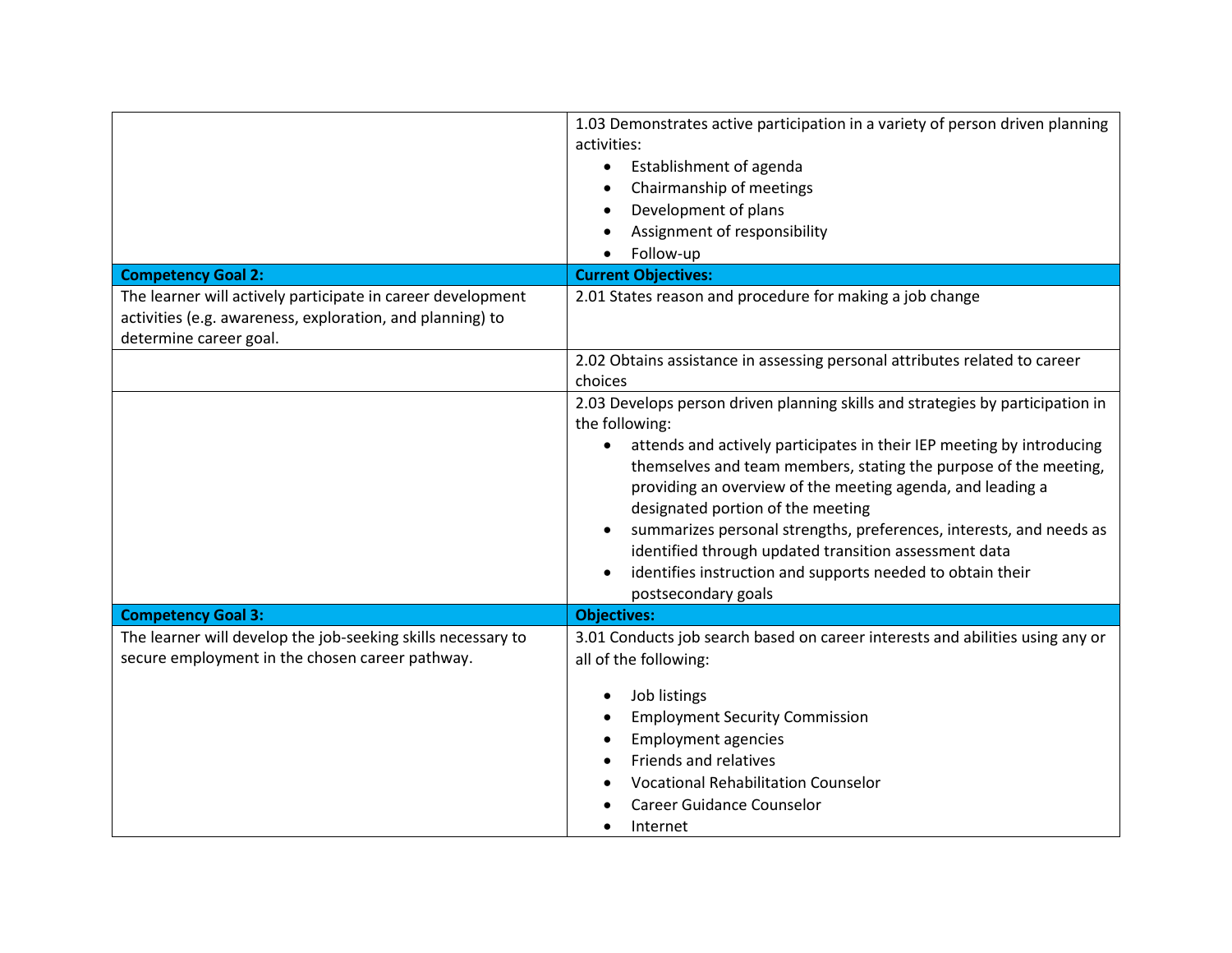|                                                                 | Yellow pages                                                                            |
|-----------------------------------------------------------------|-----------------------------------------------------------------------------------------|
|                                                                 | Want ads                                                                                |
|                                                                 | Help wanted signs                                                                       |
|                                                                 | <b>Teachers</b>                                                                         |
|                                                                 | Direct application                                                                      |
|                                                                 | 3.02 Completes variety of job applications in an acceptable manner                      |
|                                                                 | 3.03 Composes letter of introduction to accompany an application                        |
|                                                                 | 3.04 Participates in mock interviews                                                    |
|                                                                 | 3.05 Composes follow-up letter for an interview                                         |
|                                                                 | 3.06 Drafts personalized introduction job placement portfolio packet to                 |
|                                                                 | accompany an application:                                                               |
|                                                                 | Letter of introduction                                                                  |
|                                                                 | Brief summary of skills necessary for prospective employment                            |
|                                                                 | Resume<br>$\bullet$                                                                     |
| <b>Competency Goal 4:</b>                                       | <b>Objectives:</b>                                                                      |
| The learner will develop the work behaviors, habits, and skills | 4.01 Develops understanding of basic information concerning payroll and                 |
| in the area of personal management needed to obtain,            | fringe benefits:                                                                        |
| maintain, and advance in chosen career pathway.                 |                                                                                         |
|                                                                 | Interpretation of paystub (eg. net pay, gross pay, deductions,                          |
|                                                                 | vacation days, sick days)                                                               |
|                                                                 | Calculation of pay                                                                      |
|                                                                 | Social Security benefits and deductions                                                 |
|                                                                 | Fringe benefits (eg. vacation, insurance, stock options, bonuses)                       |
|                                                                 | Perks (eg. discount tickets, use of company equipment, modified<br>work schedule, etc.) |
|                                                                 | Insurance (eg. major health/medical, disability, life, dental, cancer,                  |
|                                                                 | etc.)                                                                                   |
|                                                                 |                                                                                         |
|                                                                 | 4.02 Exhibits strong work ethic and understands the importance of work to               |
|                                                                 | an individual and society                                                               |
|                                                                 | 4.03 Exhibits good personal hygiene on a consistent basis:                              |
|                                                                 | Grooming products and their usage                                                       |
|                                                                 | Work wardrobe                                                                           |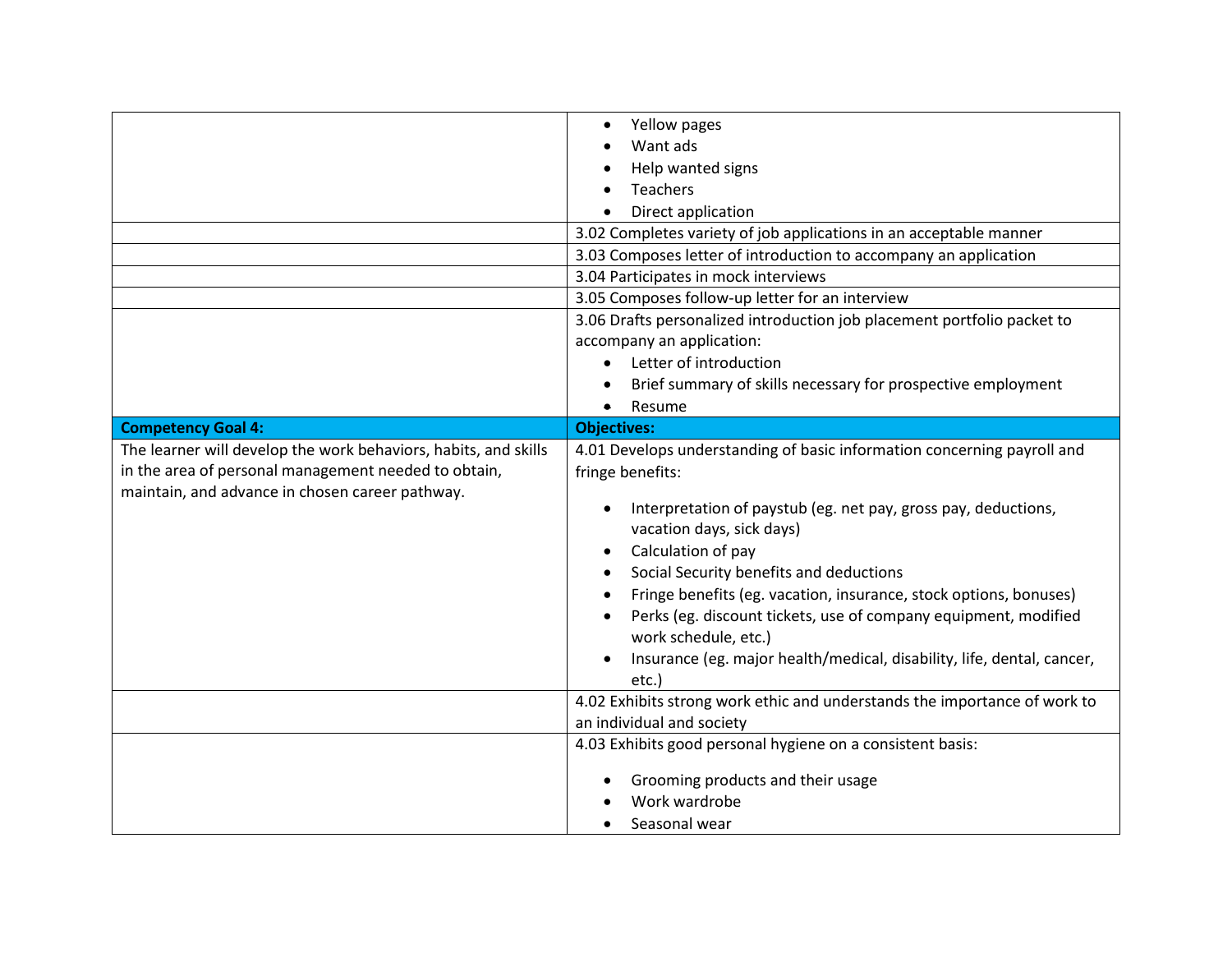|                                                                 | Hair care<br>$\bullet$                                                         |
|-----------------------------------------------------------------|--------------------------------------------------------------------------------|
|                                                                 | Dental care                                                                    |
|                                                                 | Body care                                                                      |
|                                                                 | Skin care                                                                      |
| <b>Competency Goal 5:</b>                                       | <b>Objectives:</b>                                                             |
| The learner will develop the work behaviors, habits, and skills | 5.01 Defines various technology resources and identifies the importance of     |
| in the area of job performance needed to obtain, maintain,      | technology in the workplace                                                    |
| and advance in chosen career pathway.                           |                                                                                |
|                                                                 | 5.02 Identifies technology supports needed to accommodate specific             |
|                                                                 | disability in the workplace                                                    |
|                                                                 | 5.03 Identifies specific employability skills vs. general employability skills |
|                                                                 | needed for chosen career path and accommodations or modifications              |
|                                                                 | needed to perform these skills.                                                |
|                                                                 | 5.04 Demonstrates safety and awareness of environment-related issues in        |
|                                                                 | the workplace:                                                                 |
|                                                                 |                                                                                |
|                                                                 | Identification of basic safety equipment                                       |
|                                                                 | Utilization of safety equipment                                                |
|                                                                 | Notification of safety issues                                                  |
|                                                                 | <b>Warning signs</b>                                                           |
|                                                                 | Use of equipment                                                               |
|                                                                 | Lifting                                                                        |
|                                                                 | Injury prevention                                                              |
|                                                                 | Poisons and appropriate usage                                                  |
|                                                                 | Cleaners and appropriate usage                                                 |
|                                                                 | Combustibles and appropriate usage                                             |
|                                                                 | Trash disposal                                                                 |
|                                                                 | Hazardous materials and appropriate usage                                      |
|                                                                 | Recycling                                                                      |
|                                                                 | 5.05 Demonstrates physical demands and environmental tolerance and             |
|                                                                 | adjustment needed for chosen career pathway:                                   |
|                                                                 |                                                                                |
|                                                                 | Endurance                                                                      |
|                                                                 | Stamina                                                                        |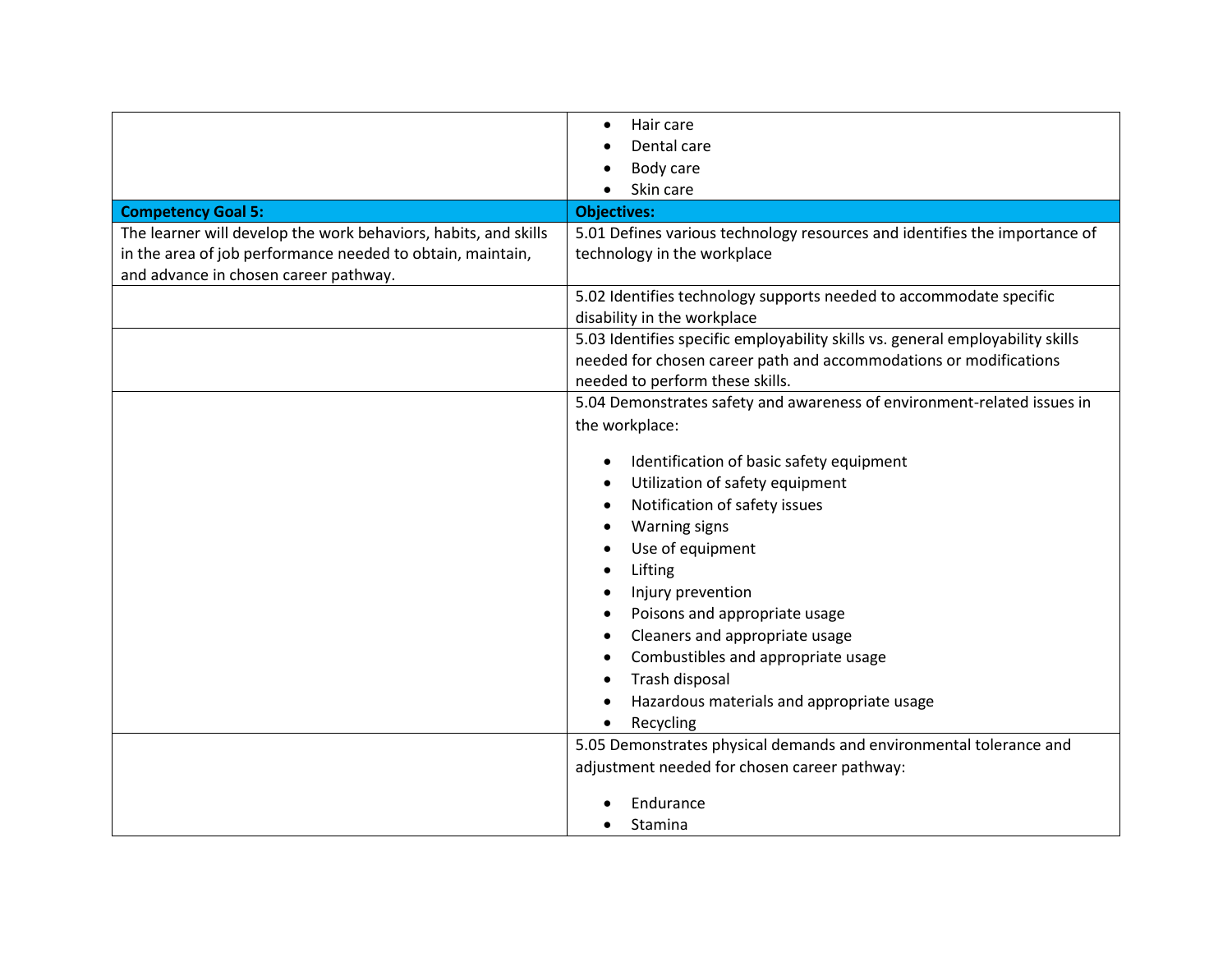|                                                                                                        | Use of upper extremities<br>Fine motor skills<br>Gross motor skills<br>Sensory discrimination<br>Temperature/weather conditions<br>Noise level                                                                                                                                                                     |
|--------------------------------------------------------------------------------------------------------|--------------------------------------------------------------------------------------------------------------------------------------------------------------------------------------------------------------------------------------------------------------------------------------------------------------------|
|                                                                                                        | Alertness<br>Materials                                                                                                                                                                                                                                                                                             |
|                                                                                                        | 5.06 Demonstrates ability to organize area, materials, and equipment                                                                                                                                                                                                                                               |
|                                                                                                        | needed to perform job tasks of chosen career pathway                                                                                                                                                                                                                                                               |
| <b>Competency Goal 6:</b>                                                                              | <b>Objectives:</b>                                                                                                                                                                                                                                                                                                 |
| The learner will develop the interpersonal relationship skills<br>needed for success in the workplace. | 6.01 Interprets formal and informal organizational systems and the manner<br>in which they operate in an employment setting:                                                                                                                                                                                       |
|                                                                                                        | Chain of command<br>Corporate culture<br>Departments (eg. personnel, finance, purchasing, maintenance)<br>Formal and informal lines of communication<br>Formal and informal leadership<br>Committees<br><b>Task forces</b><br><b>Quality circles</b><br>Teamwork<br>Democratic voting<br>Consensus decision-making |
|                                                                                                        | 6.02 Explains how societal needs influence the nature and structure of<br>businesses and how businesses impact the community:<br>Raw materials<br>Products<br>Customers<br>Services<br>Environment<br>6.03 Demonstrates ability to make friends in the workplace                                                   |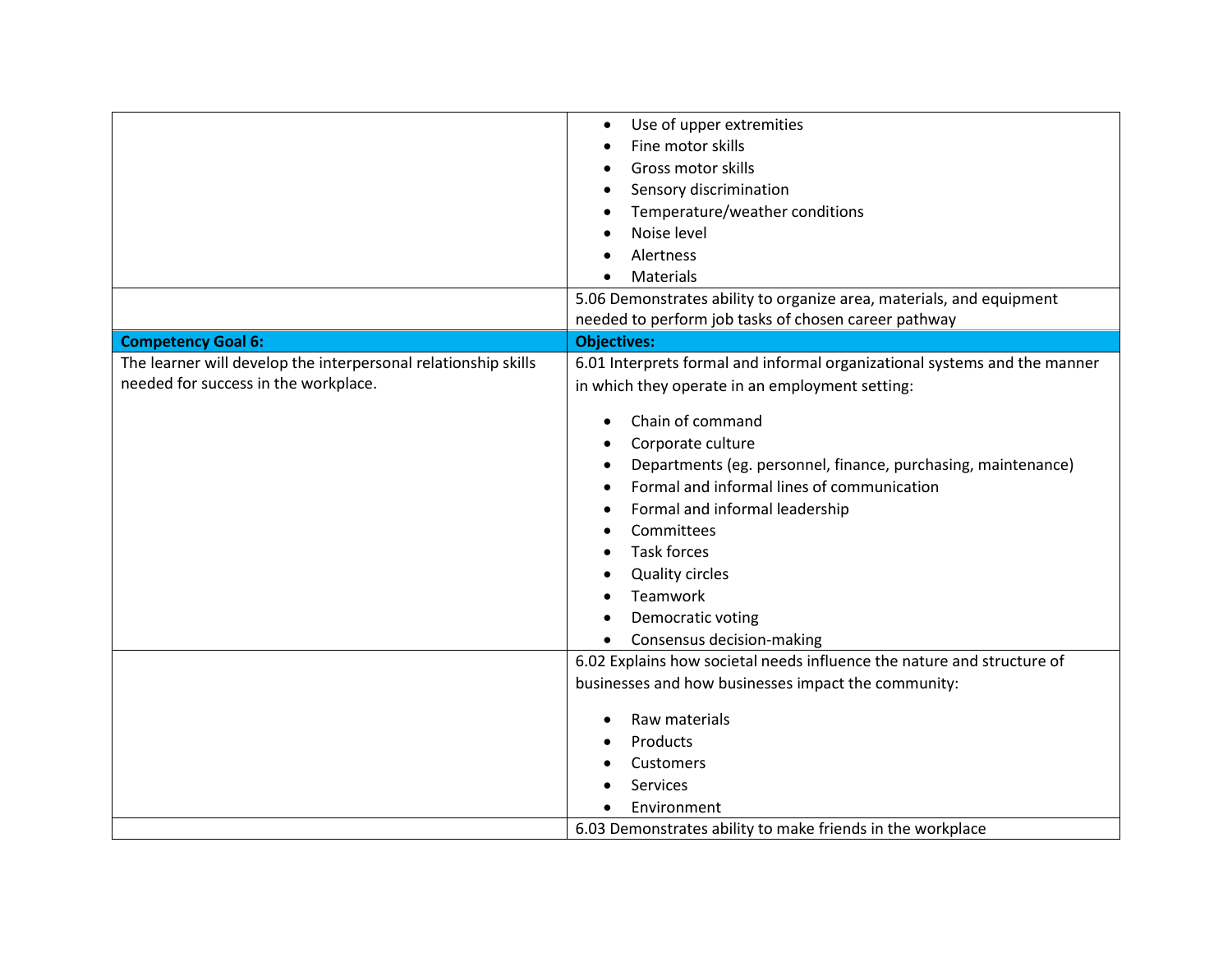|                                                             | 6.04 Applies the use of appropriate social amenities, social routines,    |
|-------------------------------------------------------------|---------------------------------------------------------------------------|
|                                                             | conversational topics, and language in the workplace and appropriate body |
|                                                             | language and voice tone during these interactions:                        |
|                                                             | Introductions                                                             |
|                                                             |                                                                           |
|                                                             | Greetings<br>Farewells                                                    |
|                                                             |                                                                           |
|                                                             | Compliments                                                               |
|                                                             | Apologies                                                                 |
|                                                             | Requests                                                                  |
|                                                             | <b>Breaktime</b>                                                          |
|                                                             | Same sex conversations                                                    |
|                                                             | Opposite sex conversations<br>$\bullet$                                   |
|                                                             | Questions/comments from coworkers and supervisors                         |
|                                                             | <b>Humorous situations</b>                                                |
|                                                             | Asking permissions                                                        |
|                                                             | Interruptions                                                             |
|                                                             | Casual conversation                                                       |
|                                                             | Work-related conversation                                                 |
|                                                             | 6.05 Utilizes cooperation, camaraderie, cheerfulness, and empathy in the  |
|                                                             | workplace:                                                                |
|                                                             | Attitude                                                                  |
|                                                             | Conversation                                                              |
|                                                             | Gestures                                                                  |
|                                                             | <b>Tokens of helpfulness</b><br>٠                                         |
|                                                             | Expression of concern/sympathy                                            |
|                                                             | Recognition of special occasions<br>$\bullet$                             |
|                                                             | Written greetings/condolences<br>$\bullet$                                |
|                                                             | Company sponsored recreation and social events                            |
| <b>Competency Goal 7:</b>                                   | <b>Objectives:</b>                                                        |
| The learner will develop employability skills necessary for | 7.01 Explains at least two features of each of the six categories of      |
| success in the work environment.                            | employability skills                                                      |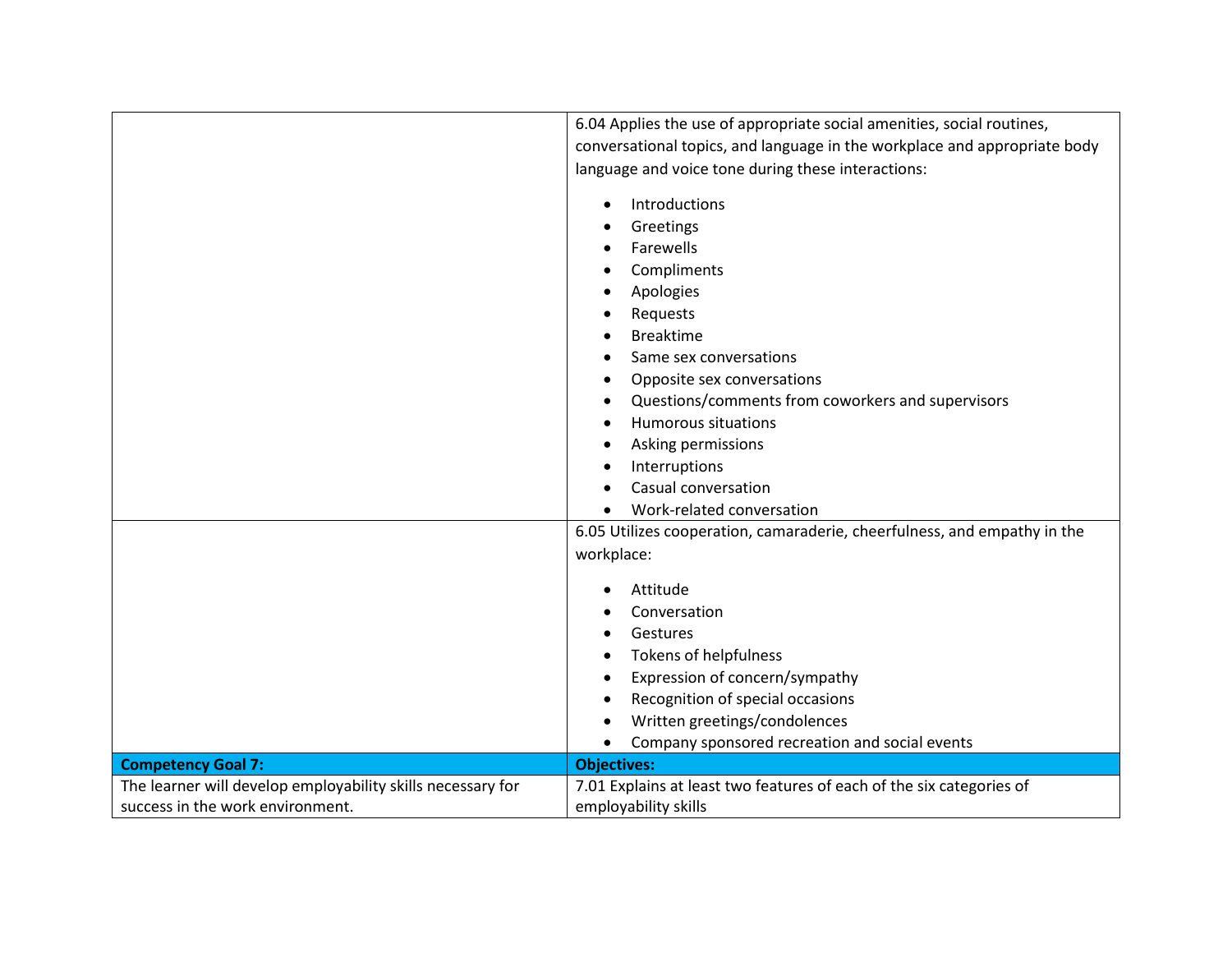|                                                                                                                                                                  | 7.02 Demonstrates at least two features within each of the six categories of |
|------------------------------------------------------------------------------------------------------------------------------------------------------------------|------------------------------------------------------------------------------|
|                                                                                                                                                                  | employability skills during community-based and paid employment work         |
|                                                                                                                                                                  | hours activities:                                                            |
|                                                                                                                                                                  | Situational assessment<br>$\bullet$                                          |
|                                                                                                                                                                  | Internships                                                                  |
|                                                                                                                                                                  | Job shadowing                                                                |
|                                                                                                                                                                  | Apprenticeships                                                              |
|                                                                                                                                                                  | Co-op programs                                                               |
|                                                                                                                                                                  | Part-time employment                                                         |
|                                                                                                                                                                  | Structured and supervised volunteer experiences                              |
|                                                                                                                                                                  | Structured and supervised community service<br>$\bullet$                     |
| <b>Competency Goal 8:</b>                                                                                                                                        | <b>Objectives:</b>                                                           |
| The learner will create a Career Portfolio as required by the                                                                                                    | 8.01 Reviews and updates timeline for securing artifacts to be included the  |
| GRAD-004 Policy.                                                                                                                                                 | Career Portfolio over the grades 9, 10, 11, and 12                           |
|                                                                                                                                                                  | 8.02 Monitors collection of artifacts for Career Portfolio                   |
|                                                                                                                                                                  | 8.03 Determines additional artifacts needed to be included in Career         |
|                                                                                                                                                                  | Portfolio                                                                    |
| Employability Skills Checklist: (from NCDPI CTE Division Adopted Six Employability Skills)                                                                       |                                                                              |
| Communication:                                                                                                                                                   |                                                                              |
| Demonstrate accurate exchange of information and ideas<br>$\bullet$                                                                                              |                                                                              |
| Demonstrate ability to provide/give constructive feedback<br>$\bullet$                                                                                           |                                                                              |
| Demonstrate ability to identify audience needs and prepare for desired outcome<br>$\bullet$                                                                      |                                                                              |
|                                                                                                                                                                  |                                                                              |
| Demonstrate active listening<br>$\bullet$                                                                                                                        |                                                                              |
| Demonstrate ability to write and speak effectively and clearly<br>$\bullet$                                                                                      |                                                                              |
| Ethics:                                                                                                                                                          |                                                                              |
| Demonstrate honesty and integrity in communications, and personal behavior<br>$\bullet$                                                                          |                                                                              |
| Demonstrate fairness and respect in communications, and personal behavior                                                                                        |                                                                              |
| Demonstrate honesty, integrity, fairness, and respect in decision making<br>$\bullet$                                                                            |                                                                              |
| Demonstrate accountability for work and commitments<br>$\bullet$                                                                                                 |                                                                              |
| Demonstrate the Golden Rule and "Do the Right Thing"                                                                                                             |                                                                              |
| Problem Solving:                                                                                                                                                 |                                                                              |
| Demonstrate careful consideration of options when solving challenges<br>Demonstrate the ability to identify potential challenges and causes (downstream effects) |                                                                              |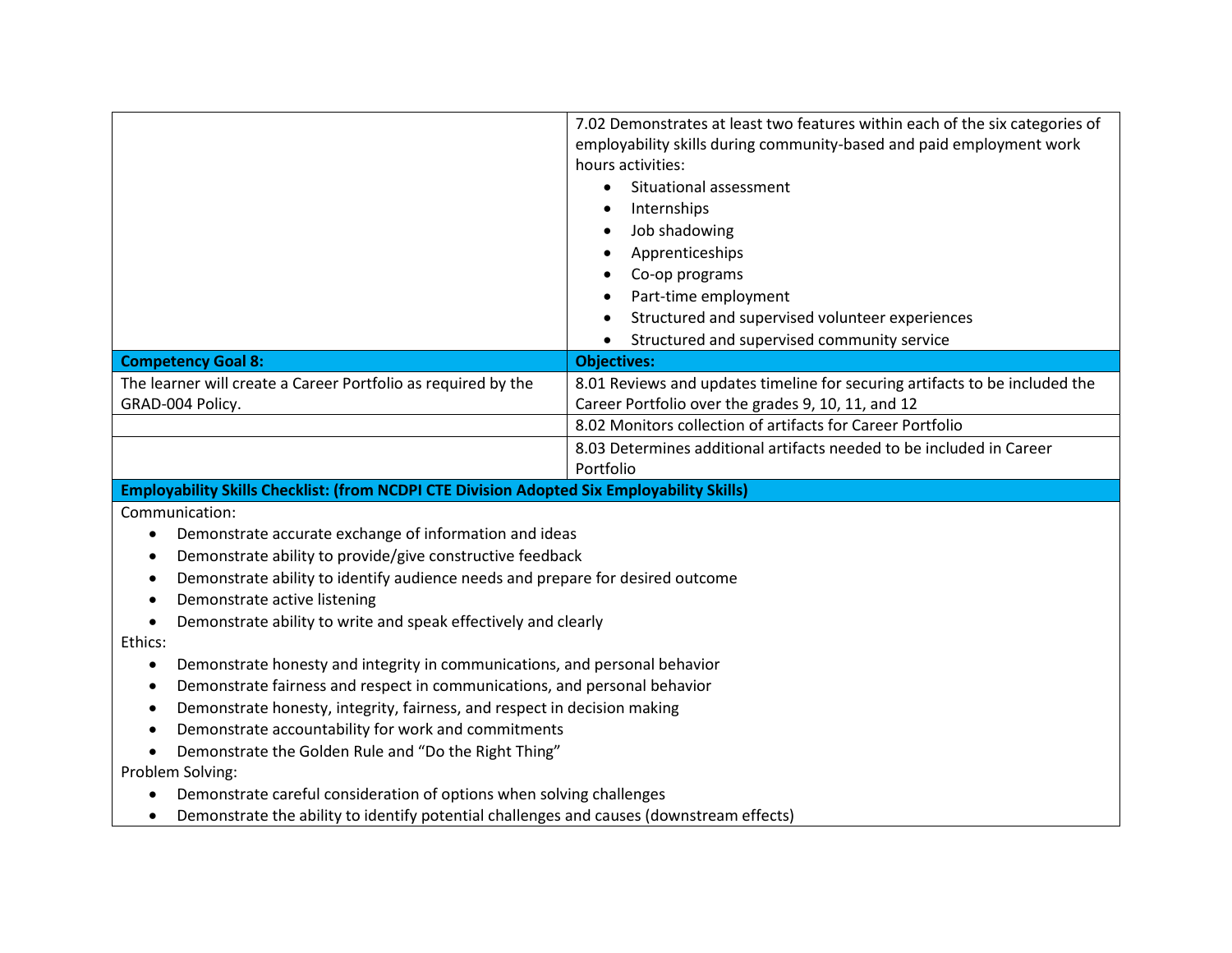- Demonstrate the ability to acquire, organize, manage, and interpret information and effects of various options
- Demonstrate ability to investigate root causes of challenges
- Professionalism:
	- Demonstrate ability to effectively manage work/life balance
	- Demonstrate responsibility for behavior and work
	- Demonstrate self-advocacy and high-quality work standards
	- Demonstrate self-motivation
	- Demonstrate understanding of policy and procedures
	- Demonstrate ability to maintain a positive attitude and enthusiasm
	- Demonstrate ability to receive constructive feedback
	- Demonstrate thoughtful efforts to resolve conflict peacefully

## Resource Management:

- Demonstrate ability to break down projects into task with timelines
- Demonstrate ability to effectively manage time and resources
- Demonstrate ability to plan and facilitate effective meetings and workplans
- Demonstrate ability to understand reliable and valid information.
- Demonstrate ability to anticipate and plan for possible obstacles and setbacks

## Teamwork:

- Demonstrate respect and support of team members
- Demonstrate ability to seek ways to increase team members contributions
- Demonstrate ability to value and appreciate diversity in teams
- Demonstrate ability to contribute ideas
- Demonstrate ability to respect differing opinions and flexibility
- Demonstrate ability to work collaboratively and cooperatively with others

## **Work Hours:**

Per GRAD-004 Policy, school-based, community-based, and paid employment work hours are to be completed by graduation

Benefits of School-Based Work Hours: 9<sup>th</sup> and 10<sup>th</sup> grades

- Helps student build Soft Skills:
- Teamwork & Collaboration Communication
- Problem-solving
- Leadership
- Collaboration
- Work Ethic